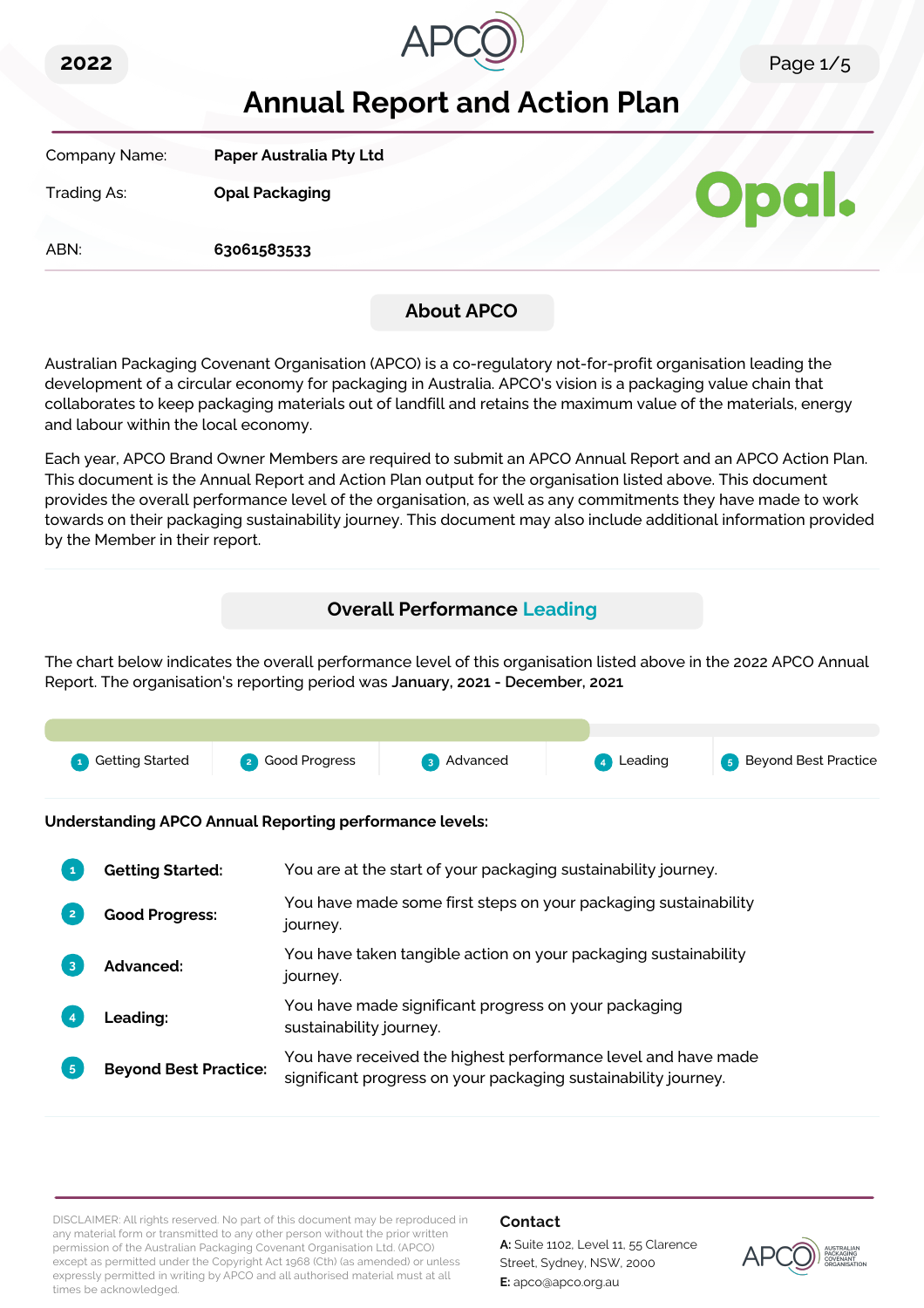

## **Additional Information**

The information below indicates additional information that the organisation included in their APCO Annual Report.

**Please use the space below to provide examples or case studies of exemplary packaging sustainability conducted by your organisation.**

Petuna:

In 2021, Opal and Petuna worked together to develop a more sustainable alternative solution to expanded polystyrene (EPS) for whole fish packaging.

Opal's patented Photo Surefresh process and functionally coated liners resulted in a unique corrugated box solution designed with moisture barrier properties to withstand low temperatures for fresh chilled products, approved for airline transportation for export and suitable for domestic controlled cold chain transportation. As EPS is not accepted through kerbside recycling collection, a major issue is that the vast majority ends up in landfill. Opal's solution, which contains more than 55 per cent recycled paper, as assessed through the Packaging Recyclability Evaluation Portal (PREP), is recyclable in Australia and New Zealand, and widely accepted through council kerbside recycling collections.

The corrugated boxes are delivered flat, significantly reducing transportation and storage costs and they can be flattened for ease of recycling. For Petuna, this means a huge 90% reduction per month in truck movements from their processing facility in Devonport. Reduced storage space, manual handling and fork movements are an additional benefit. This new innovative packaging solution is contributing to the following 2025 National Packaging Targets:

- 100% reusable, recyclable or compostable packaging; and

- The phase out of problematic and unnecessary single-use plastics packaging.

Priestley's Gourmet Delights:

Priestley's Gourmet Delights is a family-owned and operated business in Morningside, QLD and is a longstanding customer of Opal. When it came to improving their sustainability practices, Opal was there to lend a hand.

Priestley's has been producing cakes and desserts for over 25 years. Their goal is to create a sweeter future, improve their overall waste profile and integrate sustainability into their daily business activities.

Priestley's collaborated with Opal's Fibre Packaging team in Rocklea and worked on a brief focused on reducing waste and creating recyclable solutions. Priestley's wanted to move away from single use plastics and introduce paper based corrugated solutions, as well as review the use of plastic wrap across their pallets. Removing single-use plastics was the first on the list for Opal's design team. After trialling designs across various product lines, a number of suitable solutions were implemented.

Opal came up with cardboard corrugated trays to replace the moulded plastic trays that Priestley's had been using for their cakes and desserts. The corrugated trays are 100% recycled board grade and is recyclable as assessed through the Packaging Recyclability Evaluation Portal (PREP).

Opal also developed a solution to replace the plastic wrap from Priestley's pallets of inward goods, which provides a significant reduction in plastic, decreases Priestley's annual plastic waste, and reduces waste management costs.

Opal's corrugated cardboard solutions have helped Priestley's improve their sustainability practices and aligned them more closely to the principles of the circular economy. This new innovative packaging solution is contributing to the following 2025 National Packaging Targets:

- 100% reusable, recyclable or compostable packaging;
- 50% of average recycled content included in packaging; and
- The phase out of problematic and unnecessary single-use plastics packaging.

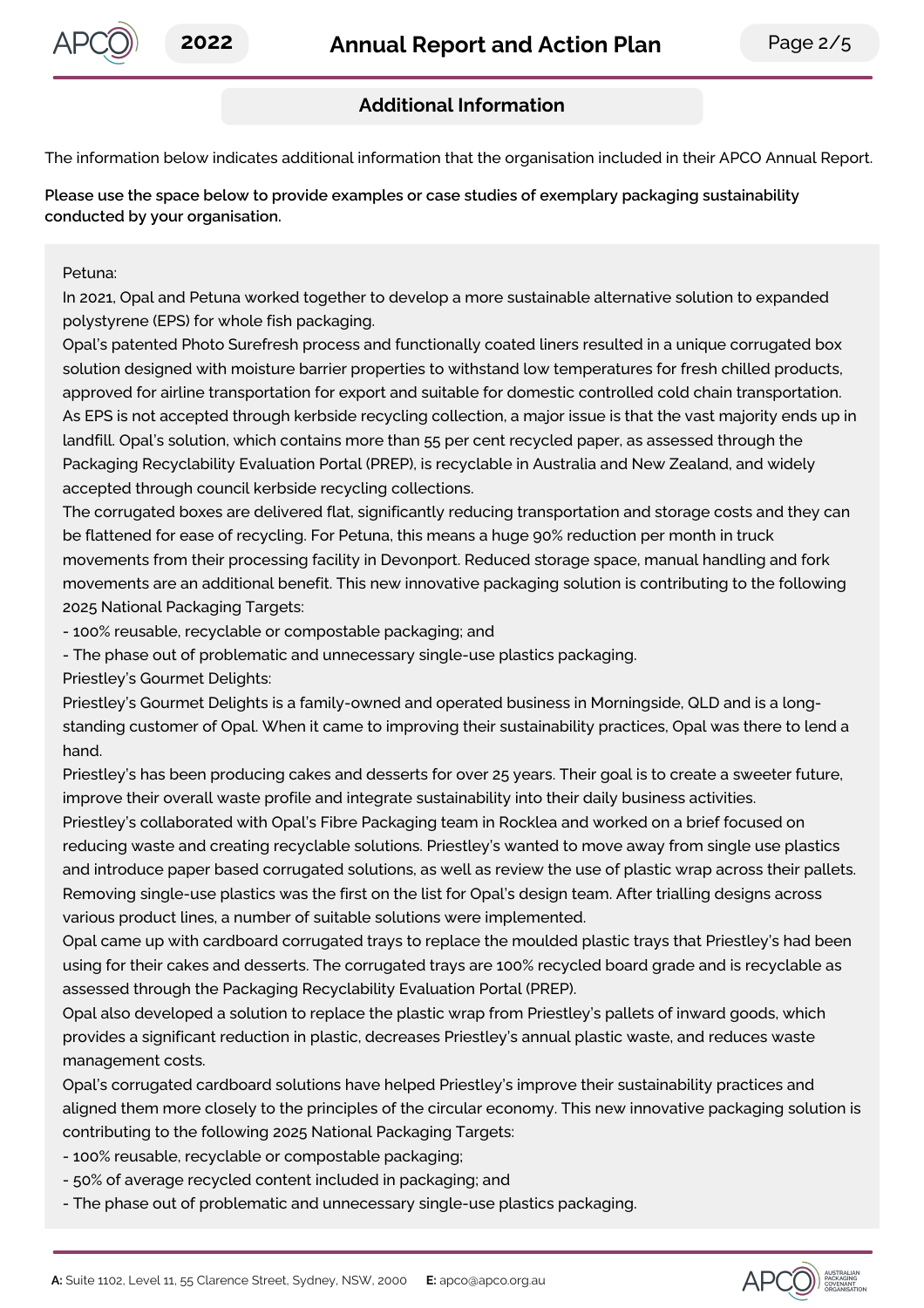#### Dan Murphy's:

Dan Murphy's (Part of EDG - Endeavour Drinks Group, the largest liquor retailer in ANZ) selected Opal Speciality Packaging to design and bring "Dan Picked" to market. Dan Picked is a new eCommerce based, home delivery subscription service. This meant that the packaging solution Opal developed needed to be robust enough to survive bulk interstate transport by road and local distribution by couriers, though still provide an engaging and exciting "unboxing experience" when Dan Picked was delivered to the consumer. Opal provided Dan Murphy's with an innovative packaging solution, surpassing their original requirements and criteria in both performance and value-add. The packs are 100 per cent recycled board grades, from papers produced by Opal Paper & Recycling's Botany Mill. Consumers can also feel good about enjoying their purchase with the knowledge that their orders will be delivered safely in sustainable, Australian made, 100 per cent recycled and recyclable packaging. This new innovative packaging solution is contributing to the following 2025 National Packaging Targets:

- 100% reusable, recyclable or compostable packaging; and
- 50% of average recycled content included in packaging.

## **APCO Action Plan Commitments**

For each of the Packaging Sustainability Framework criteria listed below, a description is provided along with the commitments made by the organisation in their APCO Action Plan.

#### Criteria 1:

#### **Governance & Strategy:**

This criteria considers actions to integrate packaging sustainability into business strategies.

- Develop a strategy that includes goals (objectives) and targets for packaging sustainability that  $\bullet$ addresses the Sustainable Packaging Guidelines (SPGs) or equivalent.
- Include a commitment to achieving the 2025 National Packaging Targets in our strategy.
- Have our executive or board of directors review our strategy and have the strategy integrated within our business processes.
- Regularly communicate and promote packaging sustainability objectives and targets within our organisation.
- Regularly engage or communicate with our external stakeholders about the environmental impacts of our packaging.
- Actively participate in initiatives to promote packaging sustainability outside of our organisation.

#### Criteria 2:

#### **Design & Procurement:**

This criteria considers actions taken to ensure that sustainability principles are considered in the design or procurement of both new and existing packaging through use of the Sustainable Packaging Guidelines (SPGs).

- Review **55**% of our packaging against the Sustainable Packaging Guidelines (or equivalent).
- Improve the accuracy of our data regarding reviews of packaging using the Sustainable Packaging Guidelines (or equivalent).
- Consider the following Sustainable Packaging Principles in our packaging reviews:  $\bullet$

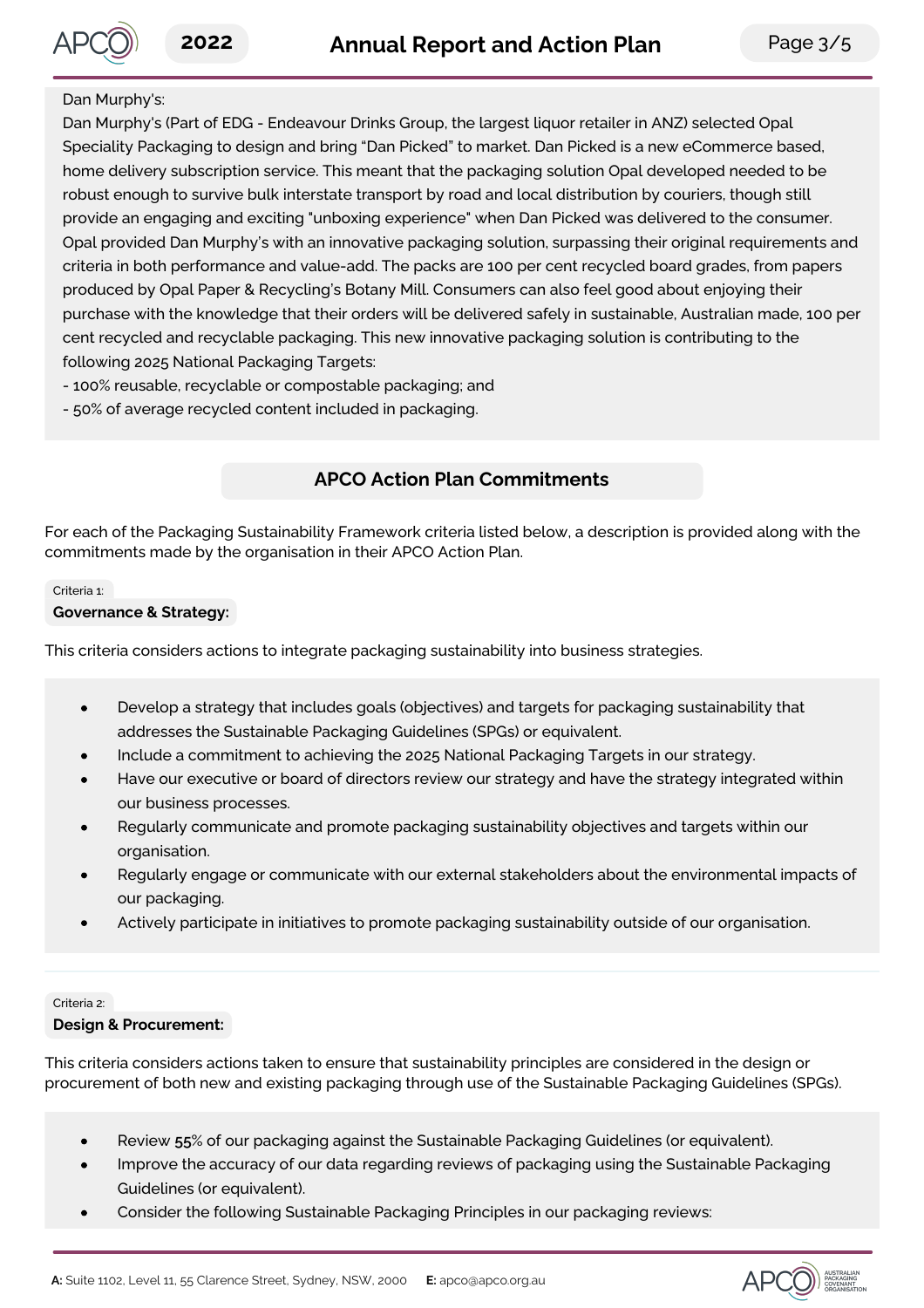

APCO) AUSTRALIAN

- Design for recovery  $\circ$
- Optimise material efficiency  $\circ$
- Design to reduce product waste  $\circ$
- Eliminate hazardous materials  $\circ$
- Use recycled materials  $\circ$
- Use of renewable materials  $\circ$
- Design to minimise litter  $\circ$
- $\circ$ Design for transport efficiency
- Design for accessibility  $\circ$
- Provide consumer information on environmental sustainability  $\circ$
- **20**% of our packaging to be optimised for material efficiency.
- Improve the accuracy of our data regarding packaging material efficiency.

### Criteria 3: **Recycled Content:**

This criteria considers actions taken to increase or optimise the amount of recycled material used by your organisation.

- Develop a policy or procedure to buy products and/or packaging made from recycled materials.  $\bullet$
- Use recycled content in:
	- $\circ$ Our products
	- Primary packaging that we use to sell our products  $\circ$
	- $\circ$ Secondary packaging that we use to sell our products
	- Tertiary packaging that we use to sell our products  $\circ$
- **93**% of our packaging to be made using some level of recycled material
- Improve the accuracy of our data regarding use of recycled materials.
- Provide customers with the option to purchase packaging with the highest level of recycled content technically feasible.

#### Criteria 4: **Recoverability:**

This criteria considers actions taken to improve the recovery of packaging at end-of-life and increase use of reusable packaging.

- **94**% of our packaging to be designed to have all packaging components be recoverable at end-of-life.  $\bullet$
- Improve the accuracy of our data regarding recoverability.

#### Criteria 5: **Disposal Labelling:**

This criteria considers the extent to which packaging has been labelled to help consumers determine what to do with packaging at end-of-life.